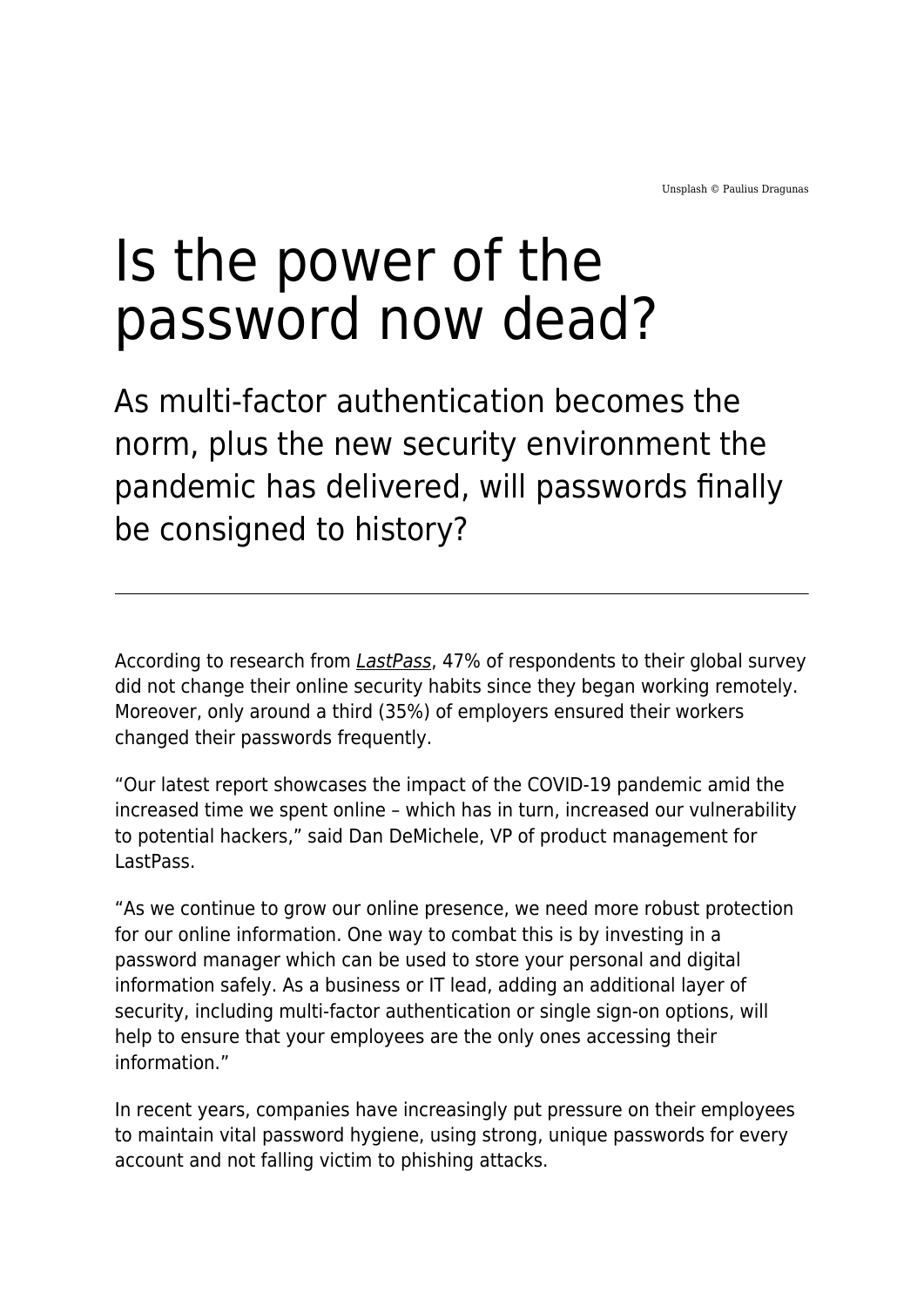## But unfortunately, organisations set themselves up for failure by placing the onus on employees.

According to Julia O'Toole, CEO and founder of [MyCena](http://mycena.co/), businesses must rethink their approach to digital security and retake control of digital access points. Instead of negating responsibility for their own cybersecurity, business leaders should take password creation out of the hands of employees entirely and eliminate the threat of phishing in the process.

Proofpoint's 2022 [State of the Phish](https://www.proofpoint.com/sites/default/files/threat-reports/pfpt-uk-tr-state-of-the-phish-2022.pdf) report revealed that 42% of employers inflict monetary penalties on staff that engage with actual or simulated phishing attacks in the UK, and 29% even lay off staff. These figures are both far higher than the global averages at just 26% and 18%.

Unsurprisingly, the report also highlighted an increase in the number of attacks year on year. For example, 91% of respondents revealed that they had faced phishing attacks in the UK, and 84% reported seeing at least one email-based ransomware attack.

"Instead of forcing employees to remember dozens of complex passwords for various access points, adapt your technology to support employees in only using strong unique and encrypted passwords that can't be phished," O'Toole concluded. "Not only do you take back the control of your own access points and cybersecurity, but you also relieve your employees from immense mental pressure. Information like passwords doesn't need to be kept in people's heads."

In addition, speaking to Maddyness, Jeff Shiner, CEO of 1Password, also explained that balancing convenience with business needs is the key to solid security: "For businesses, the benefit of Universal Sign-On is that it's going to be key for company-wide security. In addition, it will help with the trend of Shadow IT and the plethora of cloud apps that are emerging to help people with their productivity.

"Overall, taking a human-centric approach to security will be crucial as we continue working towards making it easy for people to stay secure online. By making it simple to stay secure at the individual level, you can protect them wherever they are (whether at work or home) and, by way of that, businesses will remain protected as well."

Unsplash © Franck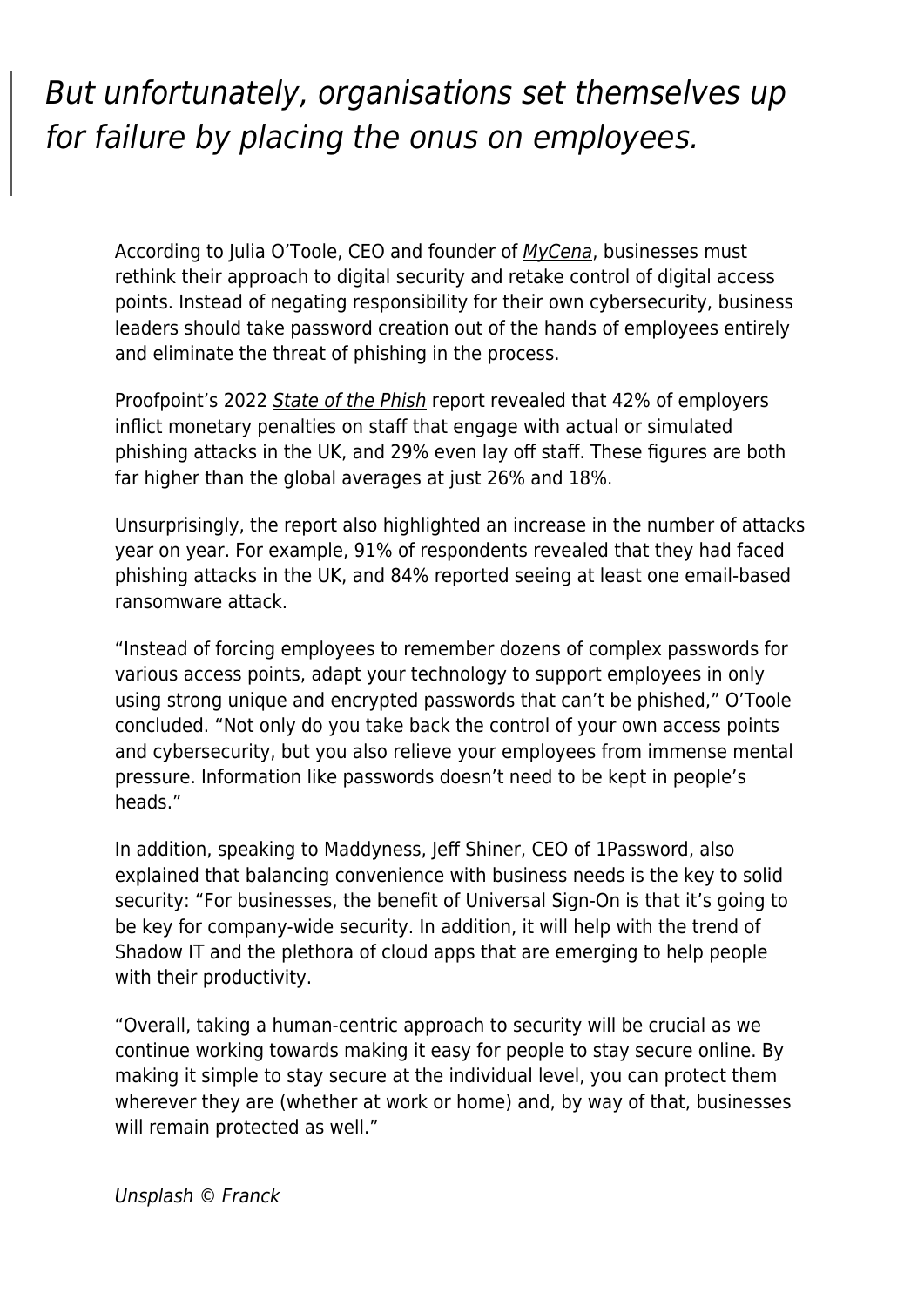## Skin deep ID

For many, *[biometric-based](https://www.maddyness.com/uk/2021/10/20/when-it-comes-to-biometrics-are-our-bodies-the-best-tool-to-protect-privacy/)* security should have sounded the death knell of the password. However, much like the paperless office, a password-free world has yet to materialise. The rise of multi-factor authentication is fast becoming commonplace, but even these advances won't consign the password to the history books.

"Multi-Factor Authentication (MFA) and authentication are always going to be core requirements for accessing any online account or other resources," says Alan Calder, CEO of GRC International Group. "In reality, passwords will be with us for the foreseeable future.

"Where passwords are concerned, what matters is complexity and uniqueness – which highlights the need for password managers. The effective use of password managers combined with more widespread deployment of MFA (particularly to high value accounts) will lead to reductions in personal data breaches."

What is needed is a multi-layered approach to digital security that factors in the use of passwords with other forms of identification. Increasingly, this means mobile devices with biometric identification systems already built-in. However, these services must be integrated with company-wide security policies that define good security behaviour.

"Businesses should have a strong password policy and require employees to do online self-paced security training," Neil Riva, principal product manager at JumpCloud, explained to Maddyness. "The training needs to cover the what and the why and include best practices and examples.

"Small businesses, in particular, face problems because the default tools that exist have often been built for the enterprise rather than smaller organisations. If you approach this from an SMB mindset, the actual problem is how to make this easy so that a small team can deliver the best possible service and keep things secure."

Strong security is integrated and multi-layered, using several tools to deliver robust security environments business leaders can rely upon. Creating these environments requires the cooperation of everyone that comes into contact with sensitive data.

Andrew Shikiar, executive director of the [FIDO](https://fidoalliance.org/what-is-fido/) Alliance, said: "While more robust authentication methods like biometrics are gaining popularity among users, valid passwords remain most common. Put simply, passwords are so engrained in the fabric of our digital lives, to eradicate them totally requires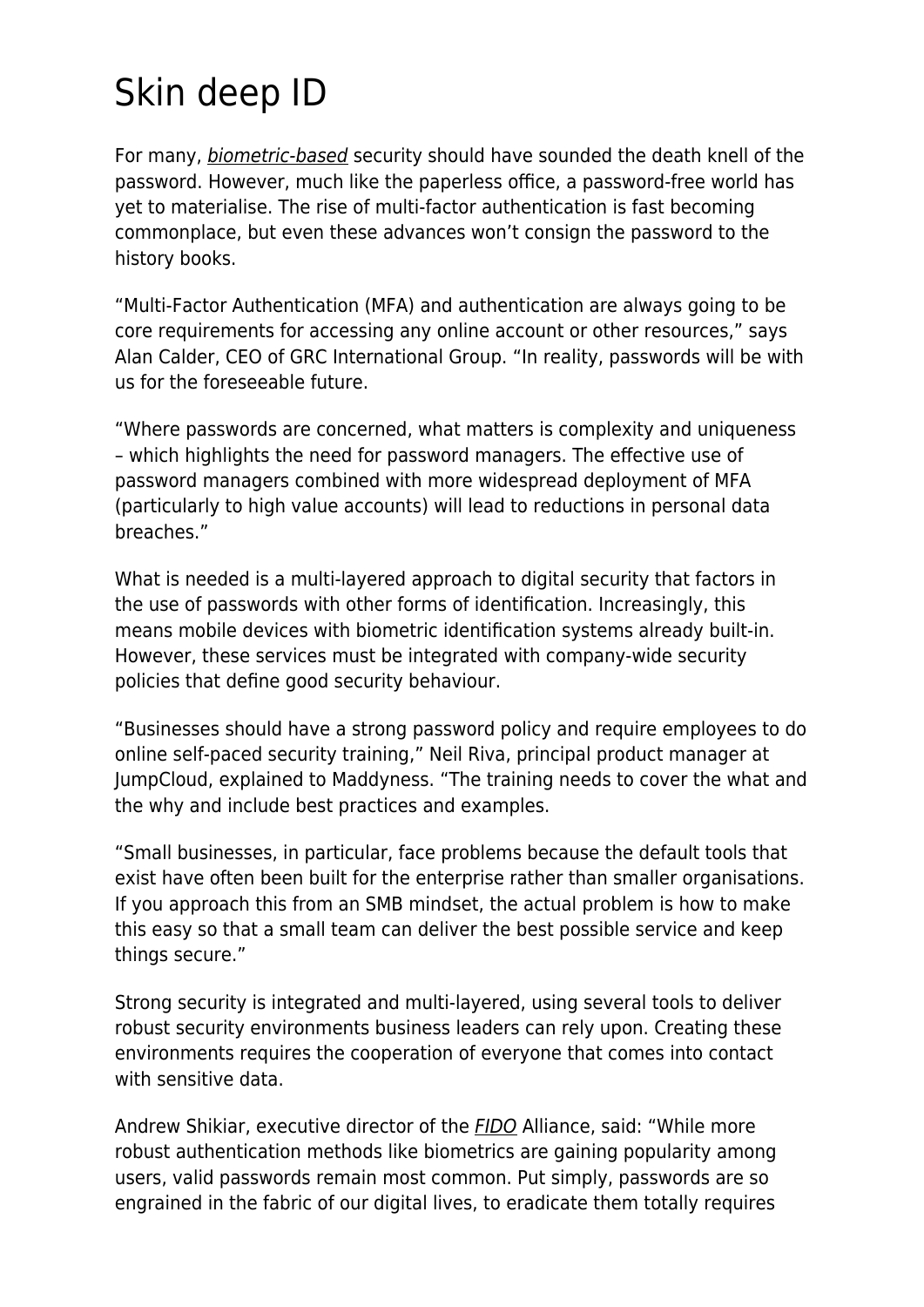considerable effort for both organisations and consumers.

"Thankfully, the technology already exists to make passwordless a reality. Developed by some of the world's biggest tech organisations including Apple, Google, and Microsoft, FIDO standards are highly secure and freely available – and are built into every leading device and web browser. The stage is now set to see more rapid adoption, as we've seen from companies like eBay and Microsoft which are enabling hundreds of millions of users to ditch their passwords."

## Seamless security

"Our data also tells us what to expect in the fraud landscape in 2022 and beyond," claims the 2022 SpyCloud Annual Identity Exposure Report. "Reused passwords have been the [leading vector](https://spycloud.com/highlights-from-the-verizon-2021-data-breach-investigations-report/) in cyberattacks in the last few years.

"Users' growing propensity to recycle their passwords, especially as they spend more time online, will further improve the cybercriminals' odds of successful attacks."

Findings from the '*[Hiding in Plain Sight](https://1password.com/resources/risks-of-mismanaging-corporate-secrets/)'* research report from 1Password found that one in four (25%) employees at IT/DevOps companies have secrets in ten or more different locations and have shared them with colleagues via insecure channels, such as email and Slack. Additionally, 61% of projects are delayed due to poor secret management, and one in three (36%) IT/dev ops workers say they will share secrets over insecure channels to increase productivity and speed.

"Developers encounter a lot of complexity when building and deploying secure software, and it can often seem like security and convenience are irreconcilable," said Akshay Bhargava, chief product officer and GM of emerging solutions at 1Password. "1Password developer tools aims to make their lives easier by making complex security processes more convenient, and making doing the secure thing, the easy thing."

And does the password have a future? Etay Maor, senior director of security